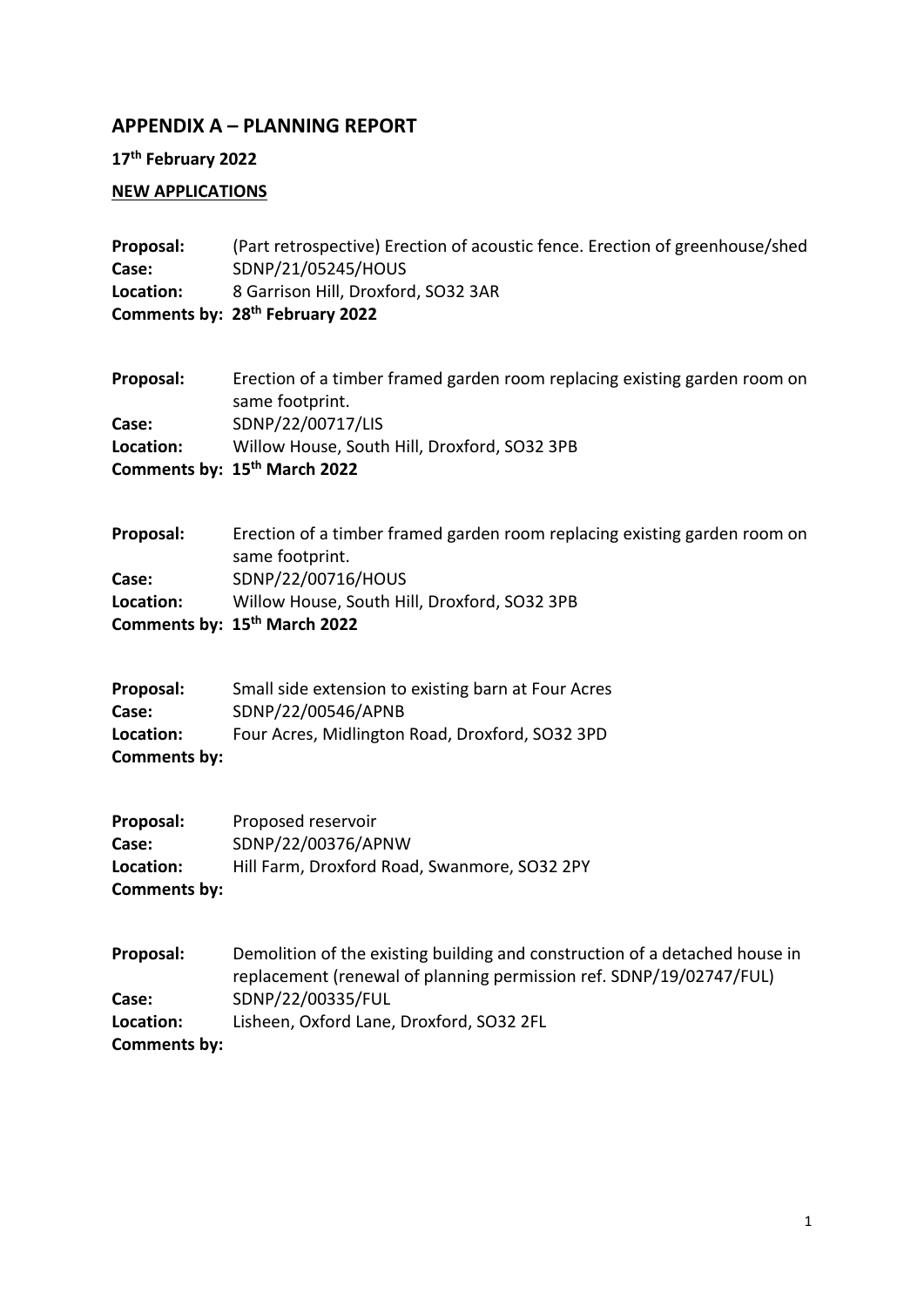# **APPLICATIONS DETERMINED (since 13th January 2022)**

| Proposal:              | Proposed L shaped stable block - consisting of 2 stables, hay store & tack<br>room.                                                              |
|------------------------|--------------------------------------------------------------------------------------------------------------------------------------------------|
| Case:                  | SDNP/21/03907/FUL                                                                                                                                |
| Location:              | Spindleberry, Stable Block, 2 Park Lane, Swanmore SO32 2QQ                                                                                       |
| Decision:              | Approved                                                                                                                                         |
| Proposal:              | T1 – Cherry sp, in decline, to reduce canopy back hard by circa 2m, leaving<br>at 2.5m to encourage reactive growth.                             |
|                        | $T2$ – Cypress. Remove $1st$ east lateral limb back to source. Reduce and shape<br>over canopy by circa 0.5m. Reduce the top height by circa 2m. |
| Case:                  | SDNP/21/05238/TCA                                                                                                                                |
| Location:              | Cherwell Cottage, High Street, Droxford, SO32 3PA                                                                                                |
| Decision:              | <b>No Objection</b>                                                                                                                              |
| Proposal:              | Two Storey Side Extension with New Tiled Roof Change Garage door to one                                                                          |
|                        | single door. Juliette Doors to Master Bedroom                                                                                                    |
| Case:                  | SDNP/21/04813/HOUS                                                                                                                               |
| Location:              | North End Farm Cottage, North End Lane, Droxford, SO32 3QN                                                                                       |
| Decision:              | Approved                                                                                                                                         |
| Proposal:              | Pussy willow - fell (leaning into next door)                                                                                                     |
| Case:                  | SDNP/22/00725/TCA                                                                                                                                |
| Location:<br>Decision: | The Old Rectory, The Square, Droxford, SO32 3RB<br><b>No Objection</b>                                                                           |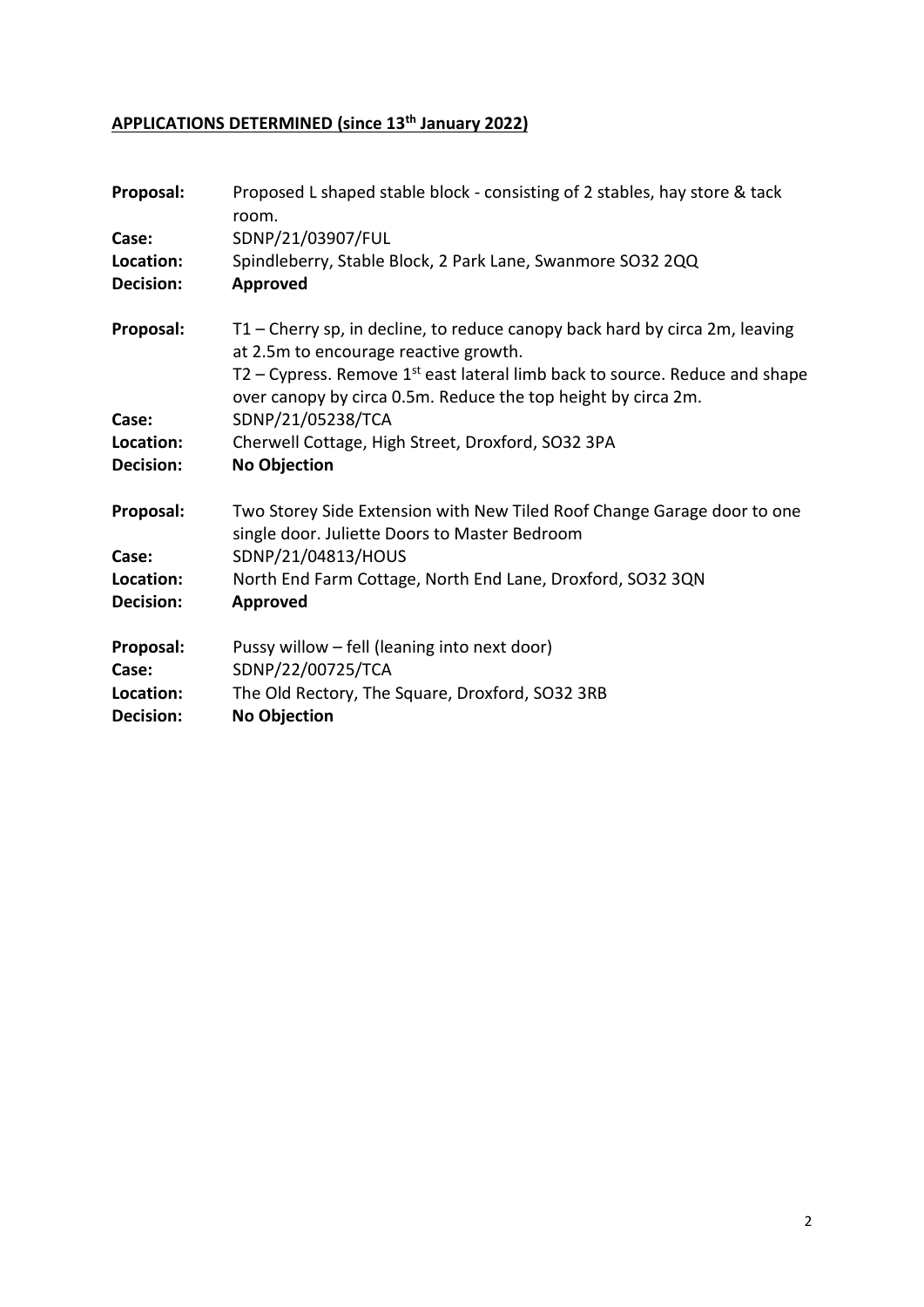### **APPLICATIONS IN PROGRESS**

| Proposal:<br>Case:<br>Location: | The proposed works will see the demolition of the existing conservatory and<br>construction of replacement rear extension and all associated works, along<br>with replacement of all existing glazing with new aluminium, and all fascias<br>and guttering with new grey uPVC.<br>SDNP/21/06362/HOUS |
|---------------------------------|------------------------------------------------------------------------------------------------------------------------------------------------------------------------------------------------------------------------------------------------------------------------------------------------------|
|                                 | 9 Chestnut Rise, Droxford, SO32 3NY                                                                                                                                                                                                                                                                  |
| Proposal:                       | Sycamore $-$ fell. Yew tree $-$ crown lift maximum of 2m, so that a care can<br>pass under.                                                                                                                                                                                                          |
| Case:<br>Location:              | SDNP/21/06234/TCA<br>Studwell Lodge, South Hill, Droxford, SO32 3PB                                                                                                                                                                                                                                  |
| Proposal:<br>Case:              | Construction of 3No. glamping pods with sustainable services.<br>SDNP/21/06392/FUL                                                                                                                                                                                                                   |
| Location:                       | Red Admiral Vineyard, Swanmore Road, Droxford, SO32 3PT                                                                                                                                                                                                                                              |
| Proposal:                       | Discharge of condition 14 (Contamination) relating to planning approval<br>SDNP/16/04613/FUL                                                                                                                                                                                                         |
| Case:<br>Location:              | SDNP/21/06225/DCOND<br>Upland Park, Garrison Hill, Droxford, SO32 3QL                                                                                                                                                                                                                                |
| Proposal:                       | Retrospective change of floor plans, upgrades to structure and proposed<br>change of window for a door.                                                                                                                                                                                              |
| Case:                           | SDNP/21/05713/LIS                                                                                                                                                                                                                                                                                    |
| Location:                       | Sarum House, High Street, Droxford, SO32 3PA                                                                                                                                                                                                                                                         |
| Proposal:                       | Proposed conversion of existing garage outbuilding into self-contained<br>holiday let and a proposed detached outbuilding.                                                                                                                                                                           |
| Case:                           | SDNP/21/05929/FUL                                                                                                                                                                                                                                                                                    |
| Location:                       | Sarum House, High Street, Droxford, SO32 3PA                                                                                                                                                                                                                                                         |
| Proposal:                       | Proposed conversion of existing garage outbuilding into self-contained<br>holiday let and a proposed detached outbuilding.                                                                                                                                                                           |
| Case:                           | SDNP/21/05930/LIS                                                                                                                                                                                                                                                                                    |
| Location:                       | Sarum House, High Street, Droxford, SO32 3PA                                                                                                                                                                                                                                                         |
| Proposal:                       | NMA - in relation to application SDNP2/20/02349/HOUS. Existing integral<br>garage to be converted into kitchen with bedroom above and single storey<br>rear addition.                                                                                                                                |
| Case:                           | SDNP/21/05855/NMA                                                                                                                                                                                                                                                                                    |
| Location:                       | Linden Lea, Northend lane, Droxford, SO32 3QN                                                                                                                                                                                                                                                        |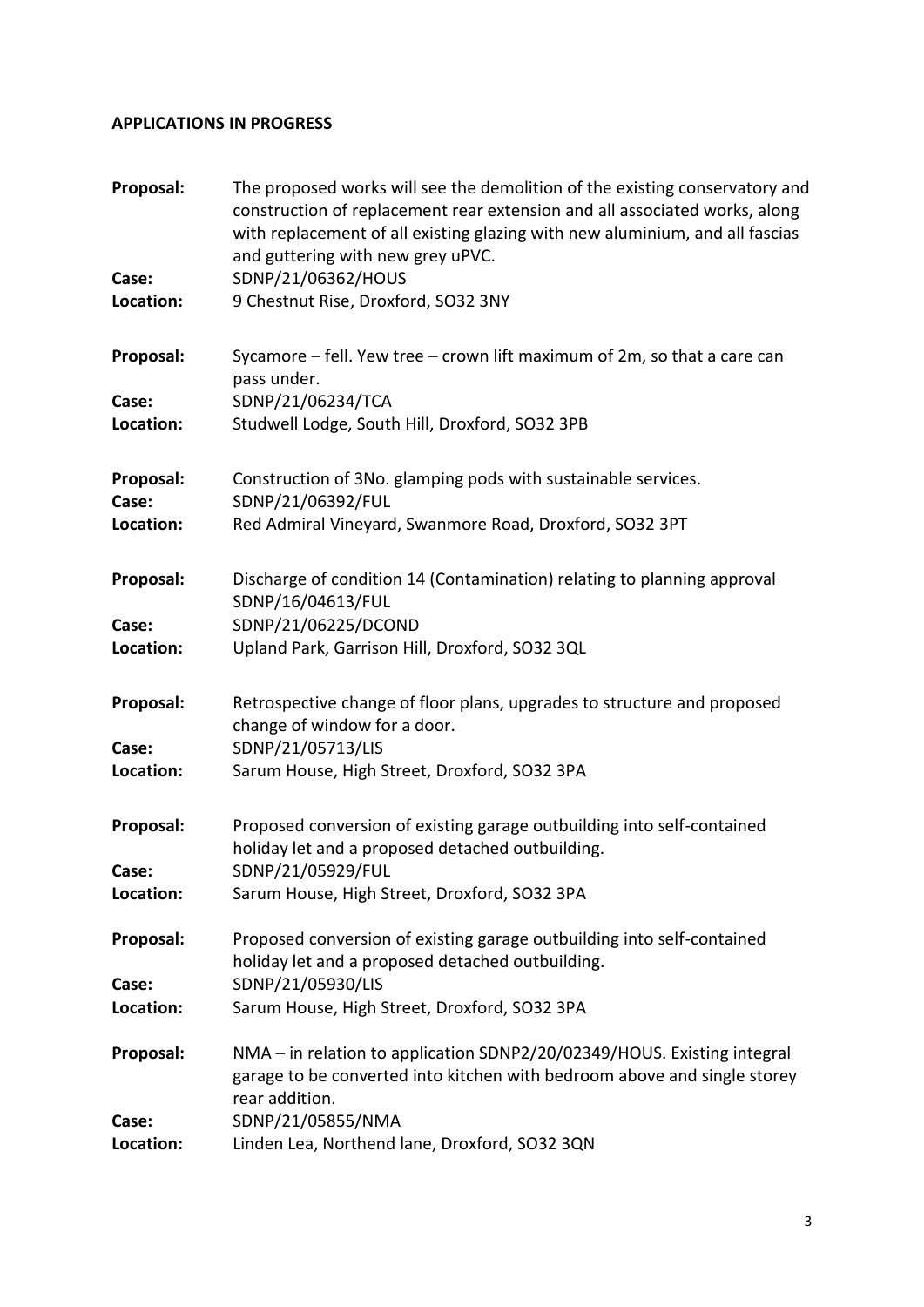| Proposal:          | Replacement windows and porch.                                                                                                                                                                                                                                                                                           |
|--------------------|--------------------------------------------------------------------------------------------------------------------------------------------------------------------------------------------------------------------------------------------------------------------------------------------------------------------------|
| Case:<br>Location: | SDNP/21/05541/LIS<br>The Coach House, High Street, Droxford, SO32 3PA                                                                                                                                                                                                                                                    |
|                    |                                                                                                                                                                                                                                                                                                                          |
| Proposal:          | Two storey side extension. Demolition of existing conservatory and<br>replacement extension on south west elevation. South east brick façade to<br>be overclad. Relocation of house entrance. Existing entrance to be replaced<br>with glazed window. Re-landscaping surrounding meadows around south<br>west elevation. |
| Case:              | SDNP/21/05126/HOUS                                                                                                                                                                                                                                                                                                       |
| Location:          | Downlands, Sheep Pond Lane, Droxford, SO32 3QZ                                                                                                                                                                                                                                                                           |
| Proposal:          | Demolition of existing outbuildings and construction of porch, detached<br>double garage with log store and garden room.                                                                                                                                                                                                 |
| Case:              | SDNP/21/05390/HOUS                                                                                                                                                                                                                                                                                                       |
| Location:          | 1 Down Vale cottages, Police Station Lane, Droxford                                                                                                                                                                                                                                                                      |
| Proposal:          | Temporary use of land and siting of a Mobile Home for a period of three<br>years.                                                                                                                                                                                                                                        |
| Case:              | SDNP/20/00938/FUL                                                                                                                                                                                                                                                                                                        |
| Location:          | The Hambledon Hunt Kennels, Garrison Hill, Droxford, SO32 3QL                                                                                                                                                                                                                                                            |
| Proposal:          | Construction of 3 bedroom chalet dwelling with office space and laboratory<br>for owner/operator of Dadkhah Stud.                                                                                                                                                                                                        |
| Case:              | SDNP/20/04015/FUL                                                                                                                                                                                                                                                                                                        |
| Location:          | Dadkhah Stud, Park Lane, Swanmore, SO32 3QQ                                                                                                                                                                                                                                                                              |
| Proposal:          | Equestrian sand school                                                                                                                                                                                                                                                                                                   |
| Case:              | SDNP/21/01401/FUL                                                                                                                                                                                                                                                                                                        |
| Location:          | The Mill House, Mill Lane, Droxford, SO32 3QS                                                                                                                                                                                                                                                                            |
| Proposal:          | Boundary gate                                                                                                                                                                                                                                                                                                            |
| Case:              | SDNP/21/03394/HOUS                                                                                                                                                                                                                                                                                                       |
| Location:          | The Mill House, Mill Lane, Droxford, SO32 3QS                                                                                                                                                                                                                                                                            |
| Proposal:          | Retrospective change of use of land for the siting of a rural worker's<br>dwelling (mobile home)                                                                                                                                                                                                                         |
| Case:              | SDNP/21/02993/FUL                                                                                                                                                                                                                                                                                                        |
| Location:          | Mayhill Stud Farm, Mobile Home at Swanmore Road, Droxford, SO32 3PT                                                                                                                                                                                                                                                      |
| Proposal:          | Erection of horse stables and feed and hay storage.                                                                                                                                                                                                                                                                      |
| Case:              | SDNP/21/01666/FUL                                                                                                                                                                                                                                                                                                        |
| Location:          | Hazelholt Farm, Hazelholt, Bishops Waltham, SO32 1GA                                                                                                                                                                                                                                                                     |
| Proposal:<br>Case: | Construction of a timber clad winery building and occasional wedding venue<br>SDNP/21/04495/FUL                                                                                                                                                                                                                          |
| Location:          | Poppy Down Farm Vineyard, Mayhill Lane, Droxford, SO32 3A                                                                                                                                                                                                                                                                |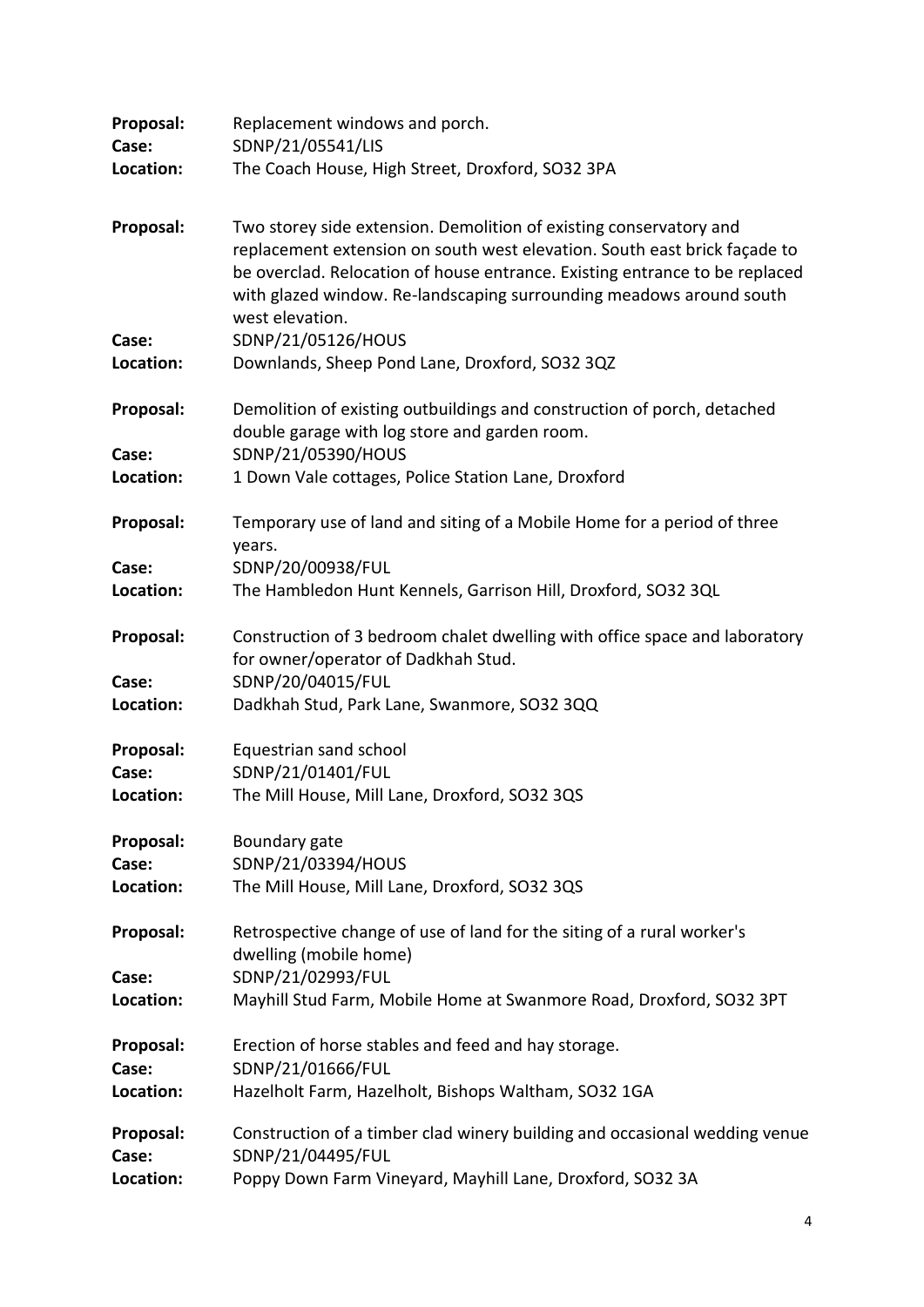#### **Enforcements**

| Issue:<br>Case:       | Alleged unauthorised felling of Trees within a conservation area and<br>removal of Japanese knotweed, without correct preparation.<br>SDNP/21/00591/TCA                                                                                                                     |
|-----------------------|-----------------------------------------------------------------------------------------------------------------------------------------------------------------------------------------------------------------------------------------------------------------------------|
| Location:             | 1 Down Vale Cottages, Police Station Lane, Droxford                                                                                                                                                                                                                         |
| Officer:              | G Bowe-Peckham                                                                                                                                                                                                                                                              |
| Status:               | <b>CLOSED</b>                                                                                                                                                                                                                                                               |
| Issue:                | Alleged change of use of land. (superceded Ref: 19/00105/BCOND Hill Farm<br>Orchards. Planning application requested to regularize breach)                                                                                                                                  |
| Case:<br>Location:    | SDNP/20/00097/COU<br>Upper Hill Farm, Droxford Road, Swanmore                                                                                                                                                                                                               |
| Issue:                | Variation of conditions 2, 3, 4, 9, 10, 11, 12, 14, 17, 18, 19, 20, 21, 22, 23, 24,<br>25 and 26 relating to planning approval SDNP/16/04613/FUL for alterations<br>to the design and layout of the proposed holiday lodges, and for changes to<br>the occupancy condition. |
| Case:<br>Location:    | SDNP/21/03144/CND<br>Upland Park, Garrison Hill, Droxford, SO32 3QL                                                                                                                                                                                                         |
|                       |                                                                                                                                                                                                                                                                             |
| Issue:                | Alleged change of use of the site for aggregate lorries and operating 24/7                                                                                                                                                                                                  |
| Case:                 | SDNP/22/00019/COU                                                                                                                                                                                                                                                           |
| Location:<br>Officer: | Upper Hill Farm, Droxford Road, Swanmore<br>G Bowe-Peckham                                                                                                                                                                                                                  |
| Issue:<br>Case:       | Removal of hedge and replacement with timber fence<br>SDNP/21/00154/LB                                                                                                                                                                                                      |
| Location:             | Yew Tree Cottage, High Street, Droxford, SO32 3PA                                                                                                                                                                                                                           |
| Officer:              | G Bowe-Peckham                                                                                                                                                                                                                                                              |
| Issue:                | Alleged unauthorised 6ft wooden fence                                                                                                                                                                                                                                       |
| Case:<br>Location:    | SDNP/21/00598/GENER<br>Show Home, 8 Garrison Hill, Droxford, SO32 3AR                                                                                                                                                                                                       |
| Officer:              | G Bowe-Peckham                                                                                                                                                                                                                                                              |
| Issue:                | Alleged deviations from approved plans to install high panel fencing and<br>manhole covers along the footpath                                                                                                                                                               |
| Case:                 | SDNP/22/00026/BRECON                                                                                                                                                                                                                                                        |
| Location:             | The Mill House, Mill Lane, Droxford, SO32 3QS                                                                                                                                                                                                                               |
| Officer:              | G Bowe-Peckham                                                                                                                                                                                                                                                              |
| Issue:                | Internal changes, new windows and doorways                                                                                                                                                                                                                                  |
| Case:                 | SDNP/21/00295/LB                                                                                                                                                                                                                                                            |
| Location:<br>Officer: | Sarum House, High Street, Droxford, SO32 3PA<br>M Clavey                                                                                                                                                                                                                    |
|                       |                                                                                                                                                                                                                                                                             |